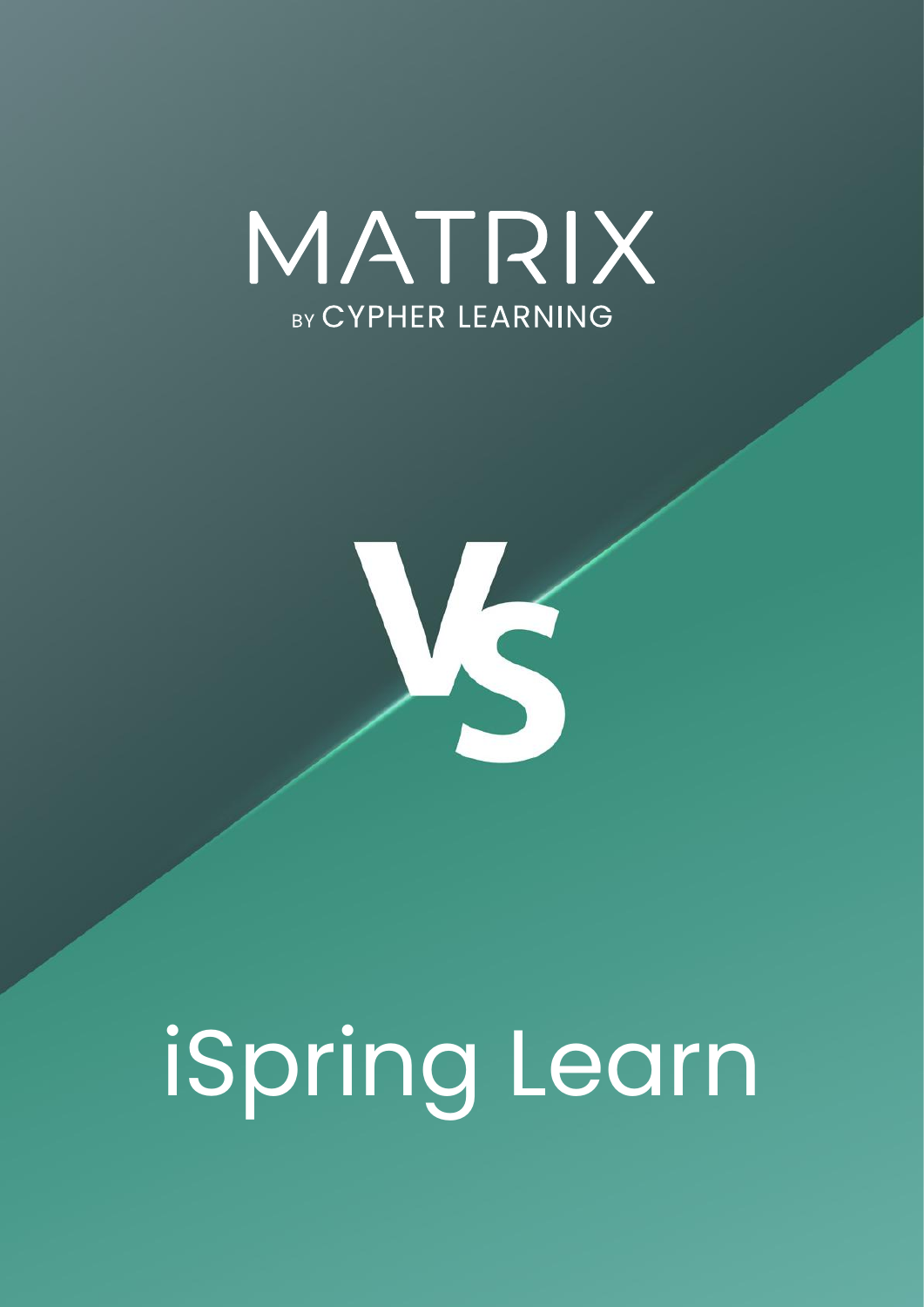## **Table of Contents**

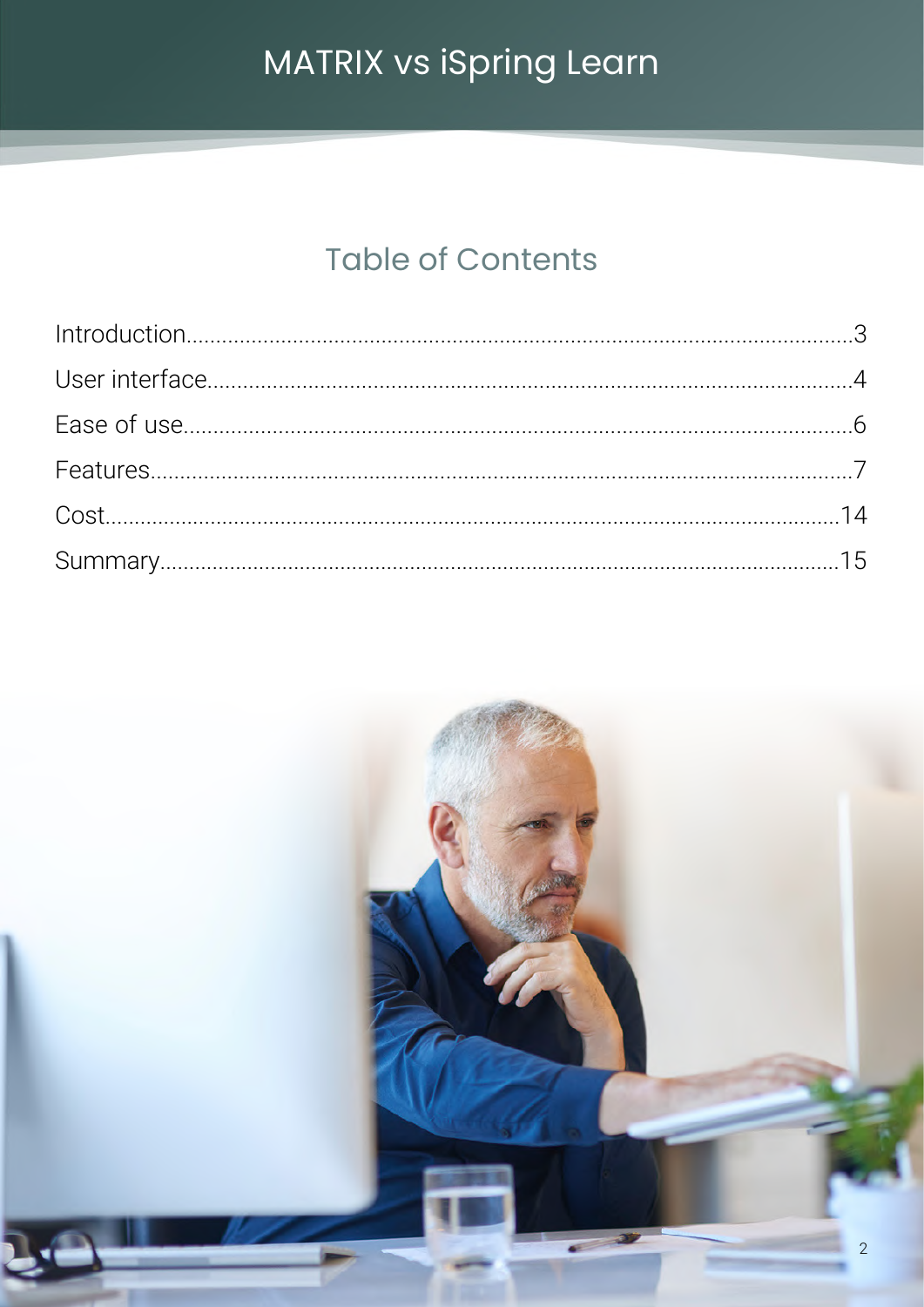## <span id="page-2-0"></span>Introduction

This is a detailed comparison between MATRIX and iSpring Learn, taking into consideration the features, functionality, and cost of each platform.

MATRIX is a learning management system (LMS) for use by small and medium-sized businesses, as well as large corporations. MATRIX helps companies manage all training activities, such as creating and delivering training content, evaluating employee performance, training clients and partners, and selling online courses. MATRIX is a product of CYPHER LEARNING, a company that specializes in providing learning platforms for organizations around the world.

iSpring Learn is a product of iSpring solutions and it's a cloud-hosted LMS with a basic set of tools for corporations that offer online training for their employees.

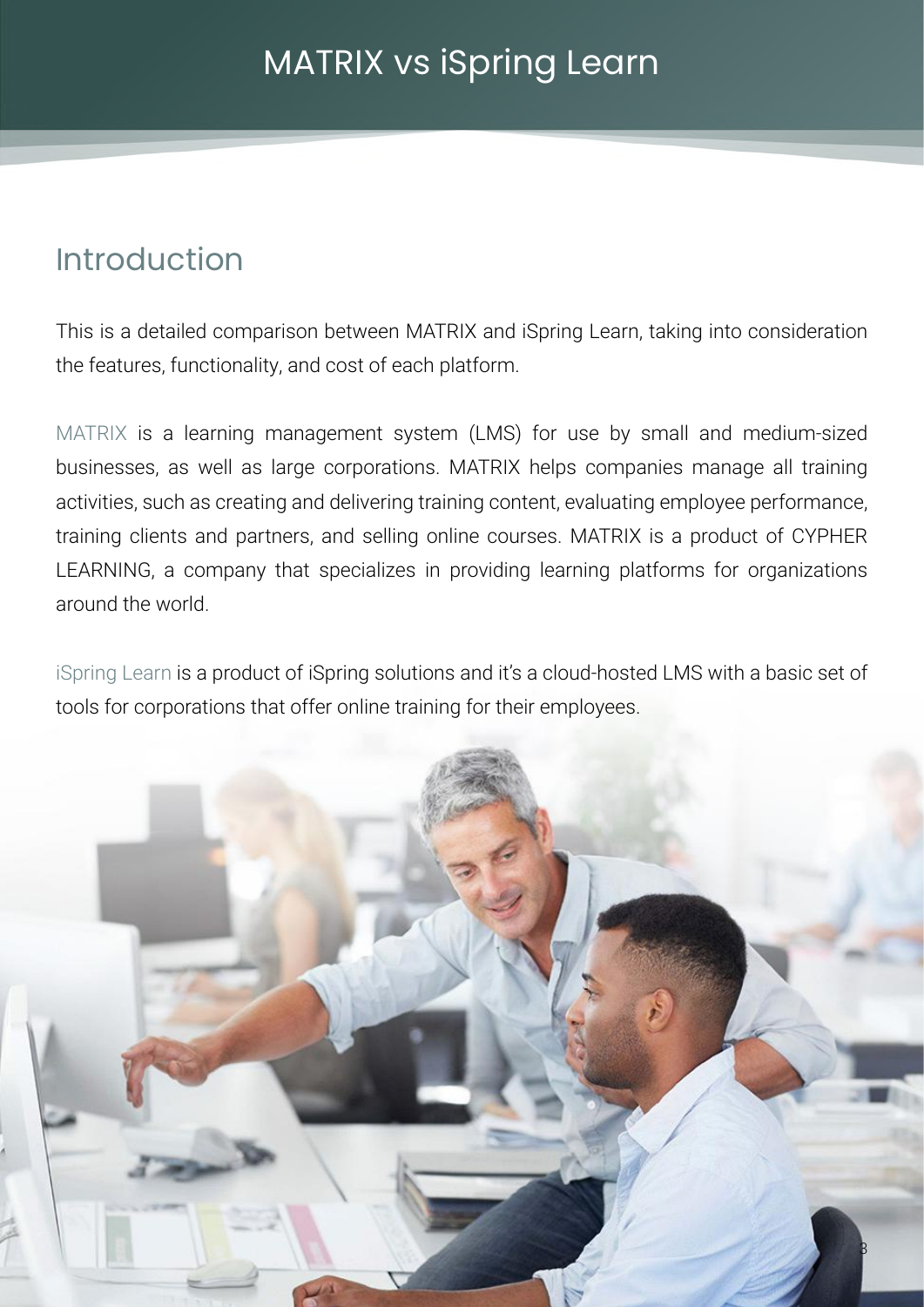## <span id="page-3-0"></span>User interface

MATRIX has an intuitive, responsive design that looks sharp and automatically adjusts based on the type of device. It is easily customizable to match the company's image, brand, and identity. iSpring Learn also offers the possibility to customize the portal but it has fewer options compared to MATRIX. MATRIX also has a unique "activity display" feature that indicates the level of activity within courses and groups using a pulsing indicator on their tiles together with real-time widgets that scroll through the latest activities.

MATRIX provides attractive tile-based dashboards for learners, instructors, and administrators, and a graphical resources catalog. The class and main admin dashboard can be customized with built-in widgets, ad-hoc reporting widgets, and custom HTML widgets.

iSpring Learn has a tile-based course catalog that is only available to learners. The catalog tiles have customizable images and offer a limited set of information such as the name of the category and the number of courses. The color of the tiles can't be customized and the categories can't be organized hierarchically with main and subcategories.

The iSpring Learn LMS learner dashboard, although it has a tile-based layout, is not as visually attractive as the MATRIX one. The tiles offer just a few course-related details such as the name of the course and the learner's progress in the course.

The administrator dashboard on iSpring Learn has a very simplistic design in comparison to the MATRIX admin dashboard. It isn't customizable and you can't add widgets to visualize important information. The dashboard only shows the number of courses, users, and groups and has separate sections for the latest content and assessments ready for evaluation.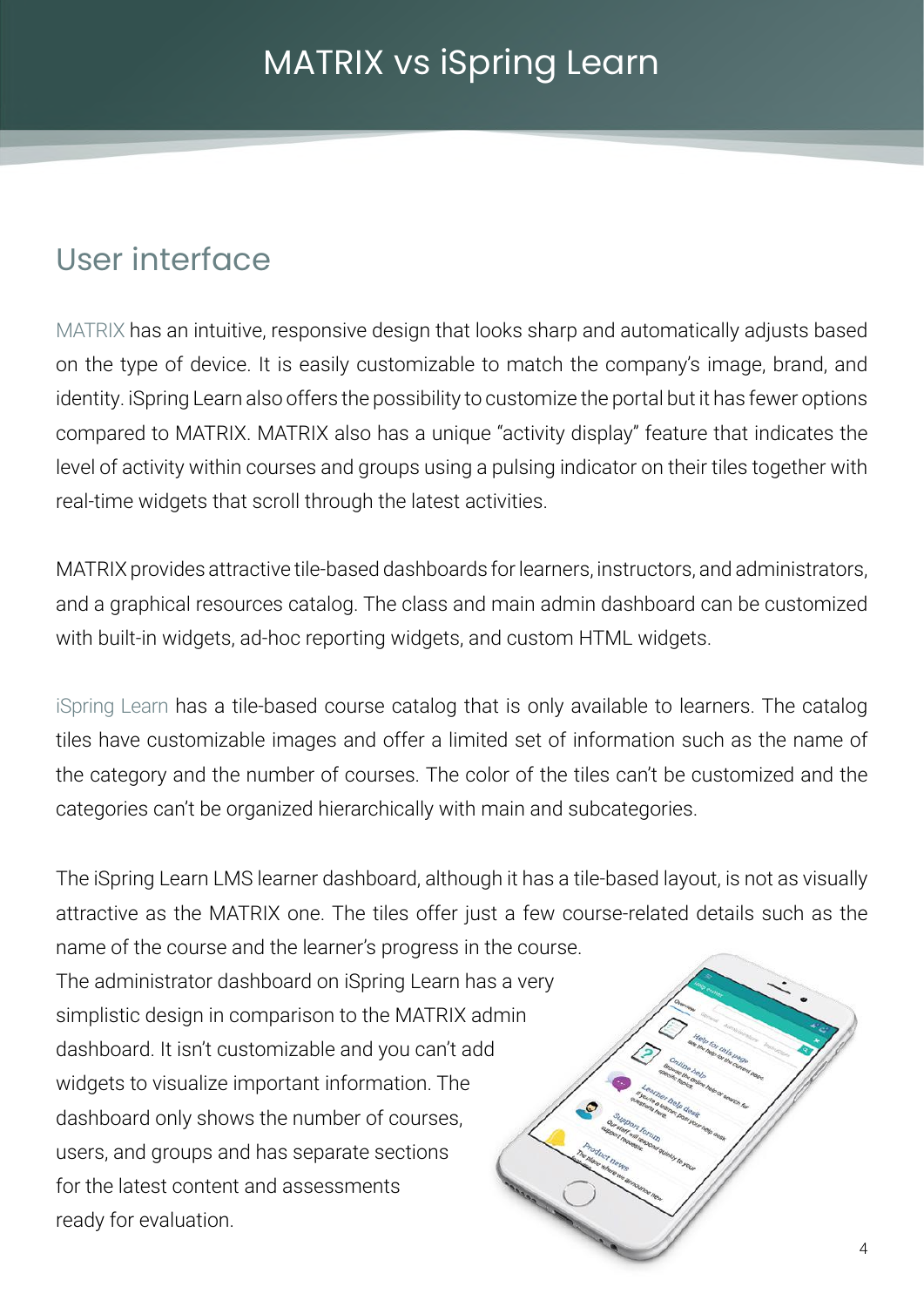MATRIX has a simple and intuitive pop-out navigation that makes it easy for users to go to any area of the platform.

In iSpring Learn, the navigation is quite simple and it's done via just a few tabs on the left bar.

MATRIX makes it easy to create beautiful courses and organize content, allowing users to display a row or tile layout. There is also a quick tile editor to change the image and color for each module. Each module can have a description and displays important information such as badges and certificates awarded, which modules are locked, and progress icons for each module.

In iSpring Learn, course content is displayed in the Outline page, which is similar to a table of contents for the course. Modules don't have tiles and images, they only have a title and description. iSpring also has a separate course editor called iSpring Suite that works within PowerPoint. With this tool, users can quickly develop courses, quizzes, interactions, and dialogue simulations.

MATRIX offers support for 40+ languages, including right-to-left languages, and mobile apps for iOS and Android.

iSpring Learn supports 14 languages but there is no support for right-to-languages. It also doesn't have accessibility features such as high contrast themes or underlined links as MATRIX does.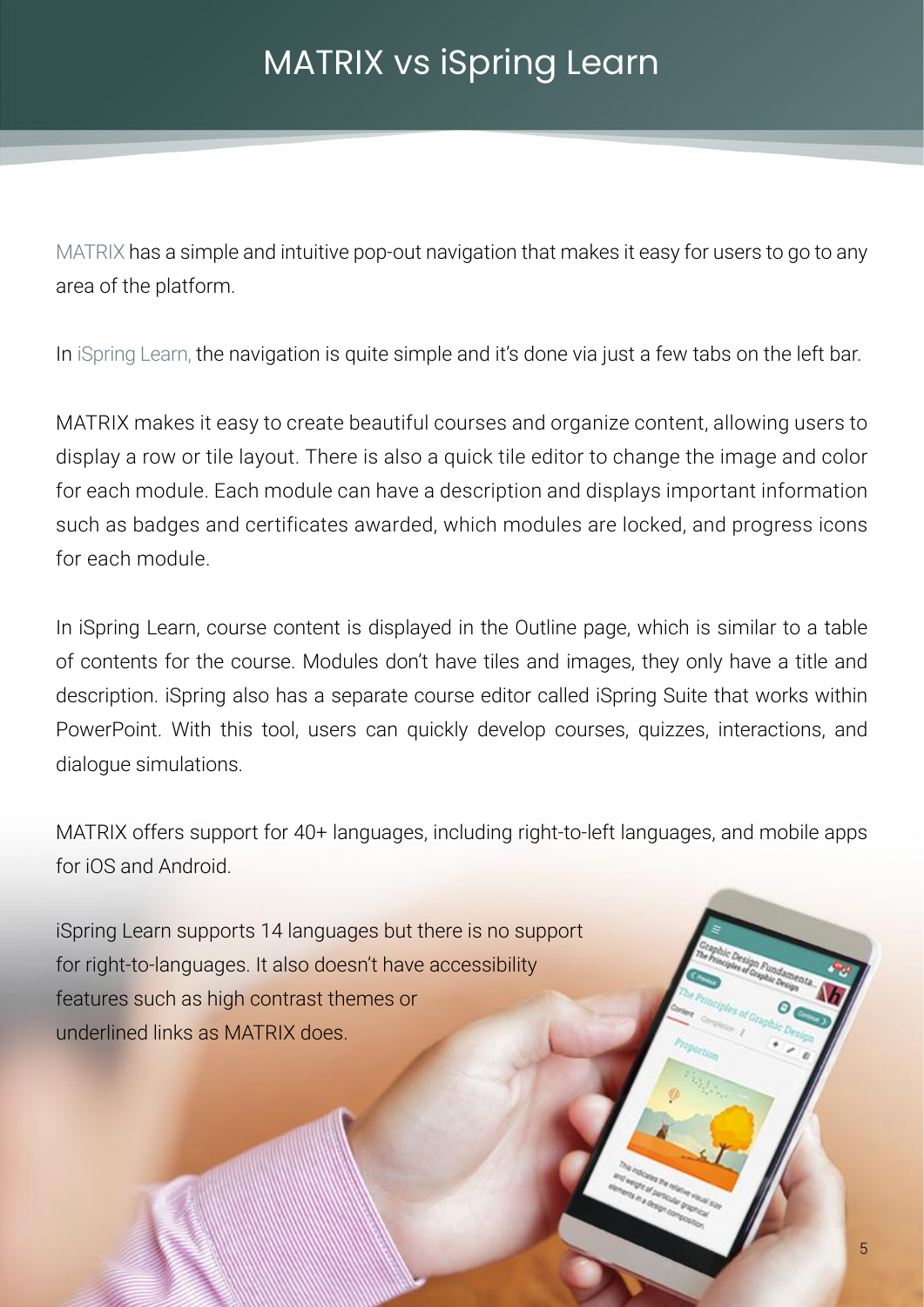## <span id="page-5-0"></span>Ease of use

MATRIX is very intuitive and easy to use. It also offers accessibility features and integrates with MS Immersive Reader that can increase the readability of content pages.

In addition, it includes an online help center with videos, getting started guides, and searchable help content. MATRIX also has a rapid response support forum where staff members typically respond to questions within 15-30 minutes during business hours 24/5.

iSpring Learn is fairly simple to use and navigate. You can only create accessible content by using their separate content authoring tool called iSpring Suite. The platform has a minimalistic online help center with articles on the main features, searchable help content, getting started videos, and a community forum.

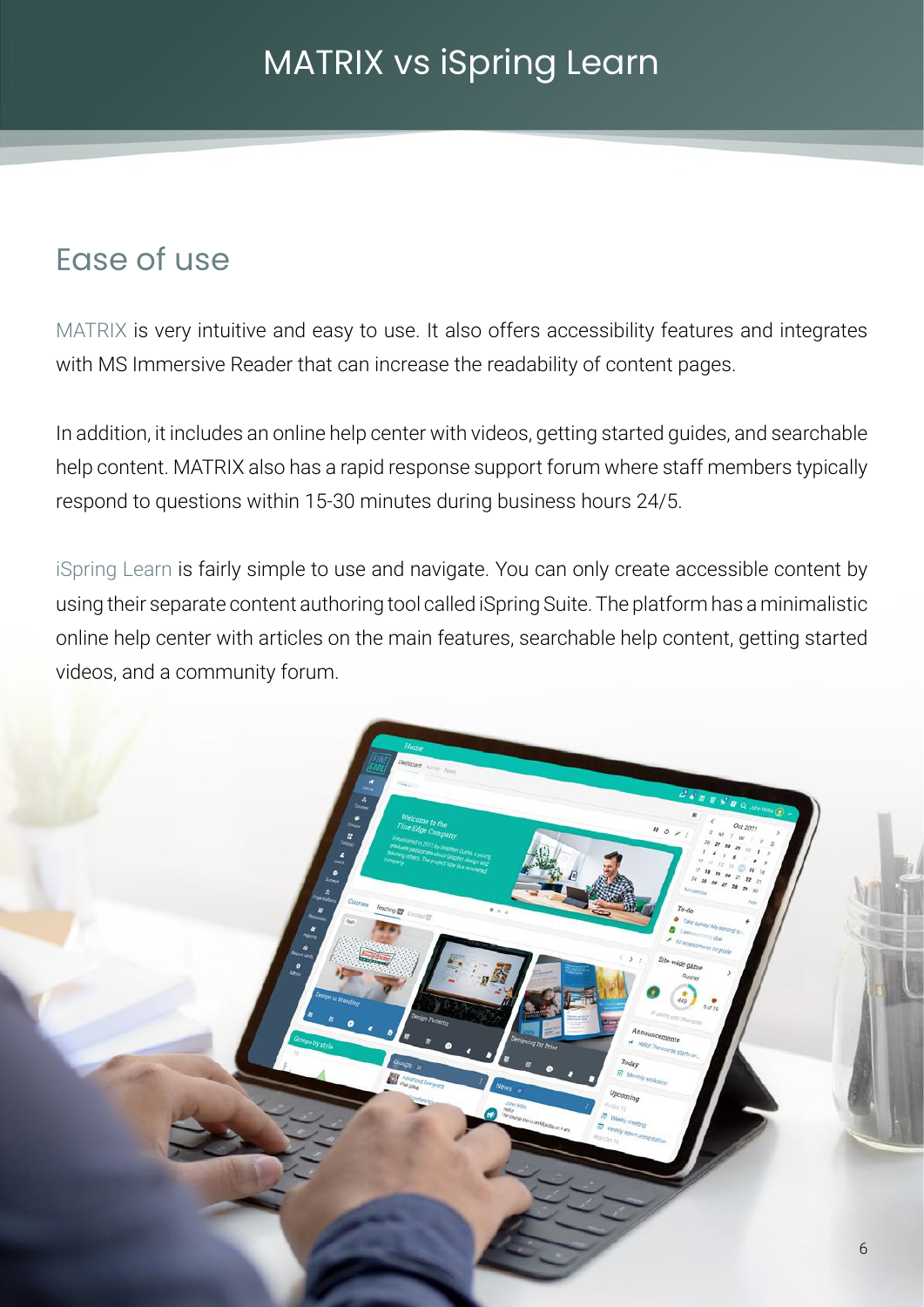## <span id="page-6-0"></span>Features

MATRIX provides a much more extensive feature set than iSpring Learn. Although MATRIX offers a complete solution, it costs significantly less. iSpring Learn LMS is missing some powerful features such as Adaptive learning, E-commerce, Compliance, and more.

#### Creating courses

MATRIX offers a wide range of course options to help companies deliver the type of training that they need, whether it's instructor-led, self-paced, blended, or micro learning.

iSpring Learn offers the possibility of adding just self-paced courses that can be configured to be Restricted or Free. In the case of Free courses, learners can go through the class as they wish. If the course is Restricted, learners have to take modules one-by-one. Courses in iSpring Learn can be set up to suit microlearning needs.

Both MATRIX and iSpring use a tagging system that makes it easy to differentiate courses for specific target audiences. Users can use the tags to search for courses that are relevant to them. However the MATRIX tag-based search is more sophisticated, it allows users to search for multiple tags at once and a Tags filter is also available.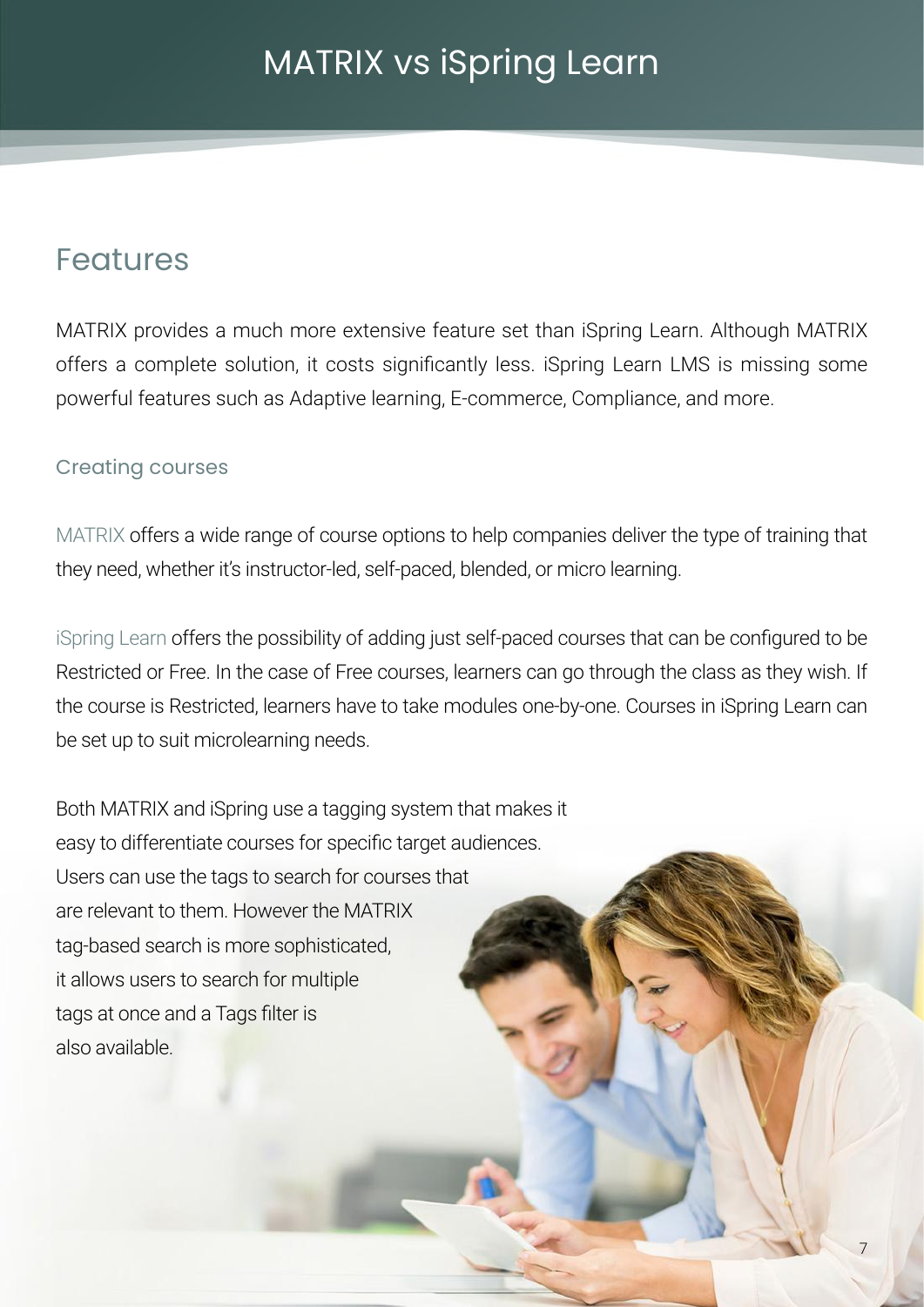#### Evaluating performance

MATRIX offers 15 types of assessments, including quizzes, surveys, Dropbox, LTI, discussions, essays, and more. There is also a possibility to add question banks that can be reused in multiple quizzes and surveys. These questions can be tagged and used with additional completion requirements for quizzes. Instructors can easily see a centralized view of learners' scores, quickly add results, and make changes through the Scores tab.

iSpring Learn instructors can only evaluate learners' understanding of a course through a free form assessment or they can add multiple choice, multiple response, and type-in questions to longreads. There is no equivalent to the Scores table in iSpring Learn.

#### Tracking progress

In MATRIX, analytics allows instructors to view useful information such as the overall progress of learners and the progress of individual learners through modules, assessments, mastery, and more. The ad-hoc reporting feature allows users to select the data that they want to report on such as users, classes, paths, organizations, awards, and more. These reports can be customized further by selecting a variety of fields, using filtering options, by sorting and grouping data based on different parameters, and choosing multiple chart outputs.

In iSpring Learn, you can run course reports on individual learners and you have access to people reports that show how many points users have in the game. You can also run reports that show progress achievement, assessment answer breakdown, event attendance, and more.

iSpring Learn also offers the option of custom report capabilities but users have to contact the company and ask for these custom reports separately. There is no competency-based learning and mastery tracking in iSpring Learn.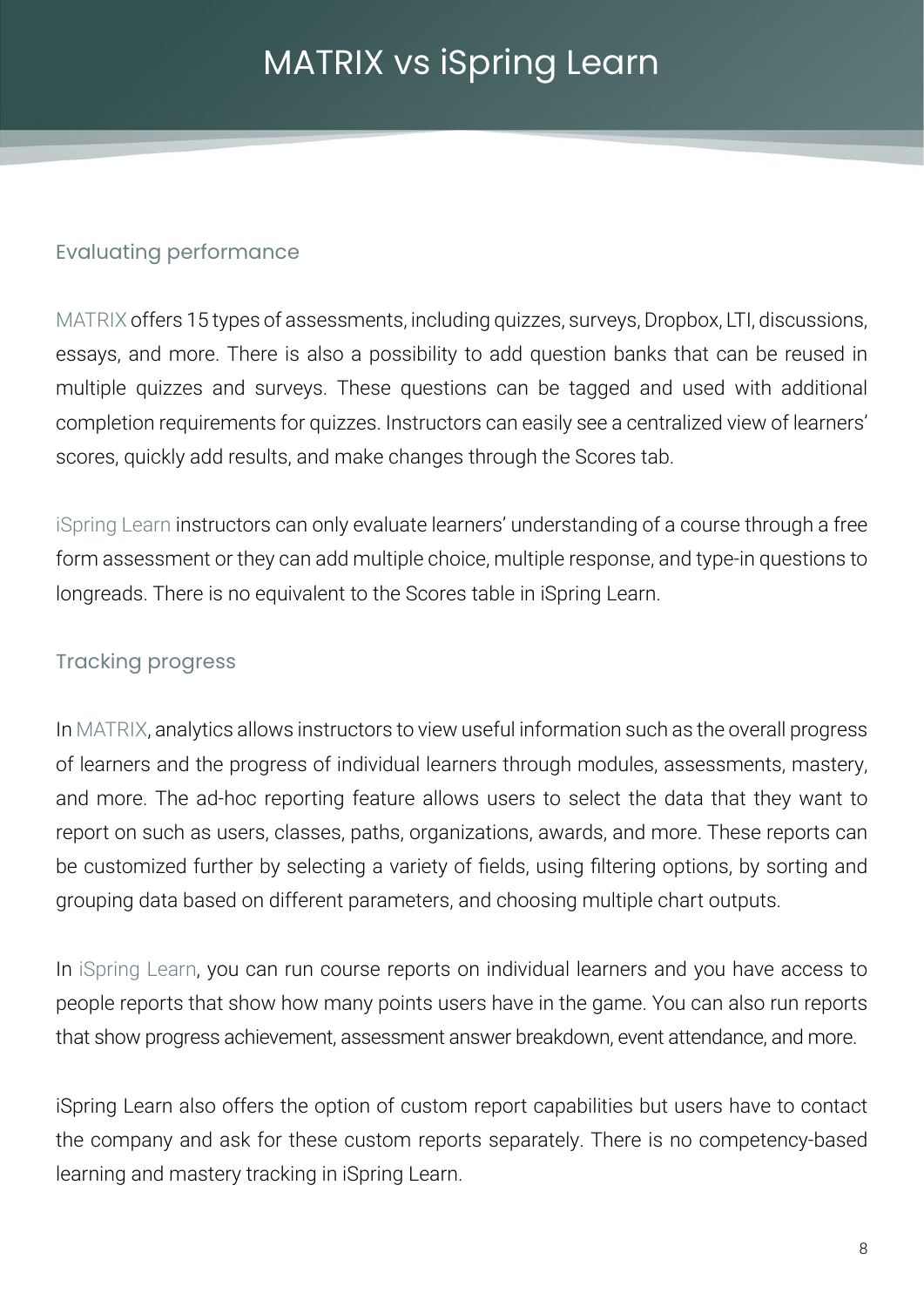#### Collaboration and communication

MATRIX makes it easy for learners and instructors to communicate, encouraging collaboration between users with tools such as chat, built-in messaging with bidirectional email integration, the option to add users as friends, forums, groups, social networking, and blogs.

With MATRIX it is easy to schedule and host online meetings and web conferences since our platform integrates with tools such as Zoom, GoToMeeting, GoToTraining, MS Teams, Google Meet, and more.

Compared to this, iSpring Learn only offers the Zoom integration for web conferencing. For communication purposes between users, iSpring Learn offers only a messaging feature in their LMS where learners can message instructors if they have questions regarding the course.

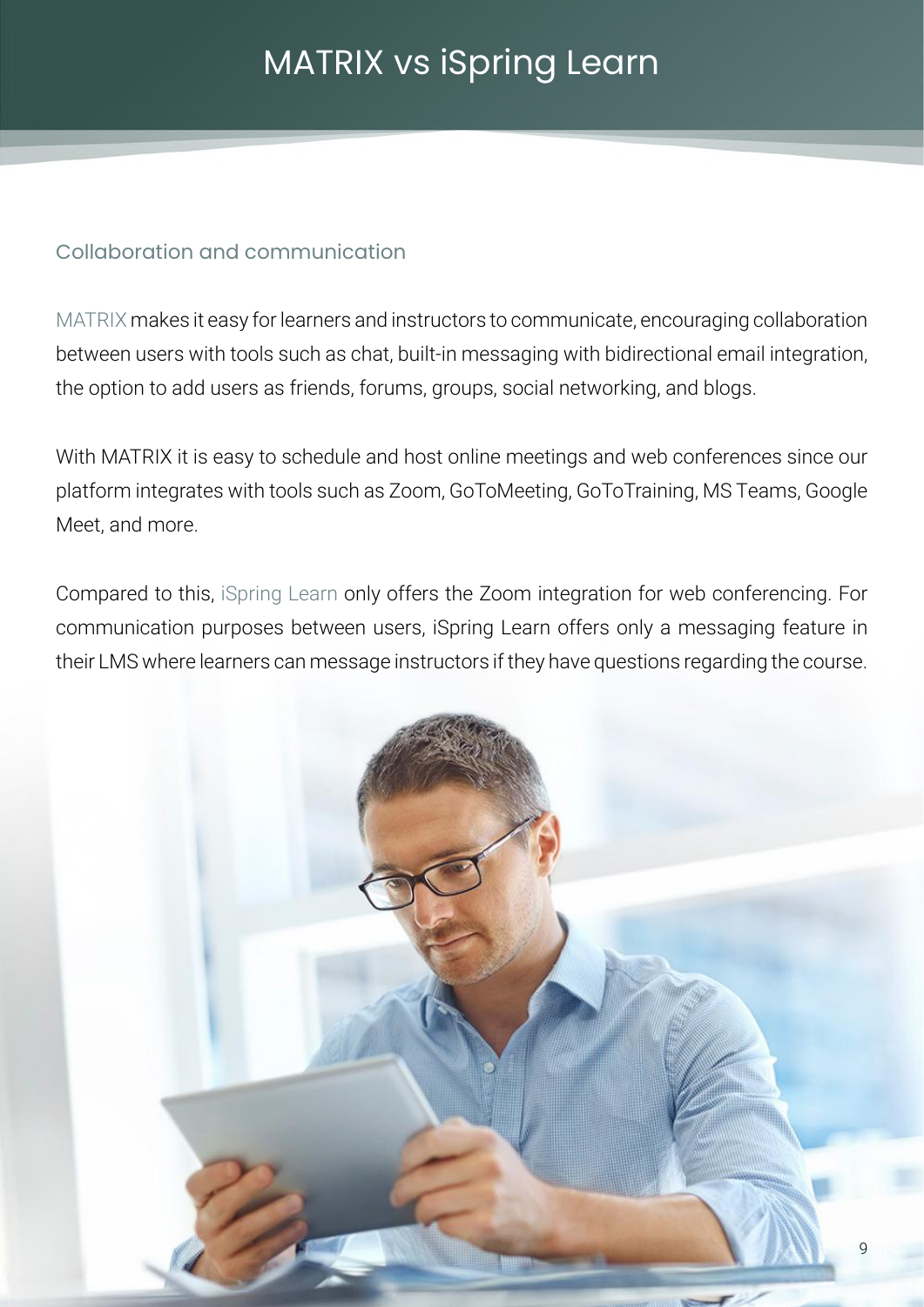#### Engagement

MATRIX makes learning more engaging through features such as automation, gamification, and adaptive learning. iSpring Learn has a simple gamification feature and learners can be part of a single site-wide game where they can gather points for completing tasks. The badges are awarded when learners achieve a certain number of points. There isn't an option to add multiple games, and there are no separate games for individual courses.

In iSpring Learn, users can only add rules that manage course availability, award points, badges, certificates to learners, and send automatic notifications. These are very limited options considering that in MATRIX, users can add rules to many areas of the platform such as courses, groups, e-commerce, mastery, accounts, and more.

In iSpring Learn, gamification consists of points and badges that are awarded when learners reach a number of points. In comparison, the MATRIX gamification feature is much more flexible, as users can earn points and badges by completing tasks in courses, learning paths, and overall in the platform.

On both sites, there is a badge gallery that can be used when creating badges. Compared to iSpring Learn, MATRIX has more built-in badges in the gallery and also offers an interactive badge builder.

MATRIX users can enable public profiles where they can show their contact details, learning achievements, game points and badges, their certificates, friends list, and more. This feature isn't available in iSpring Learn.

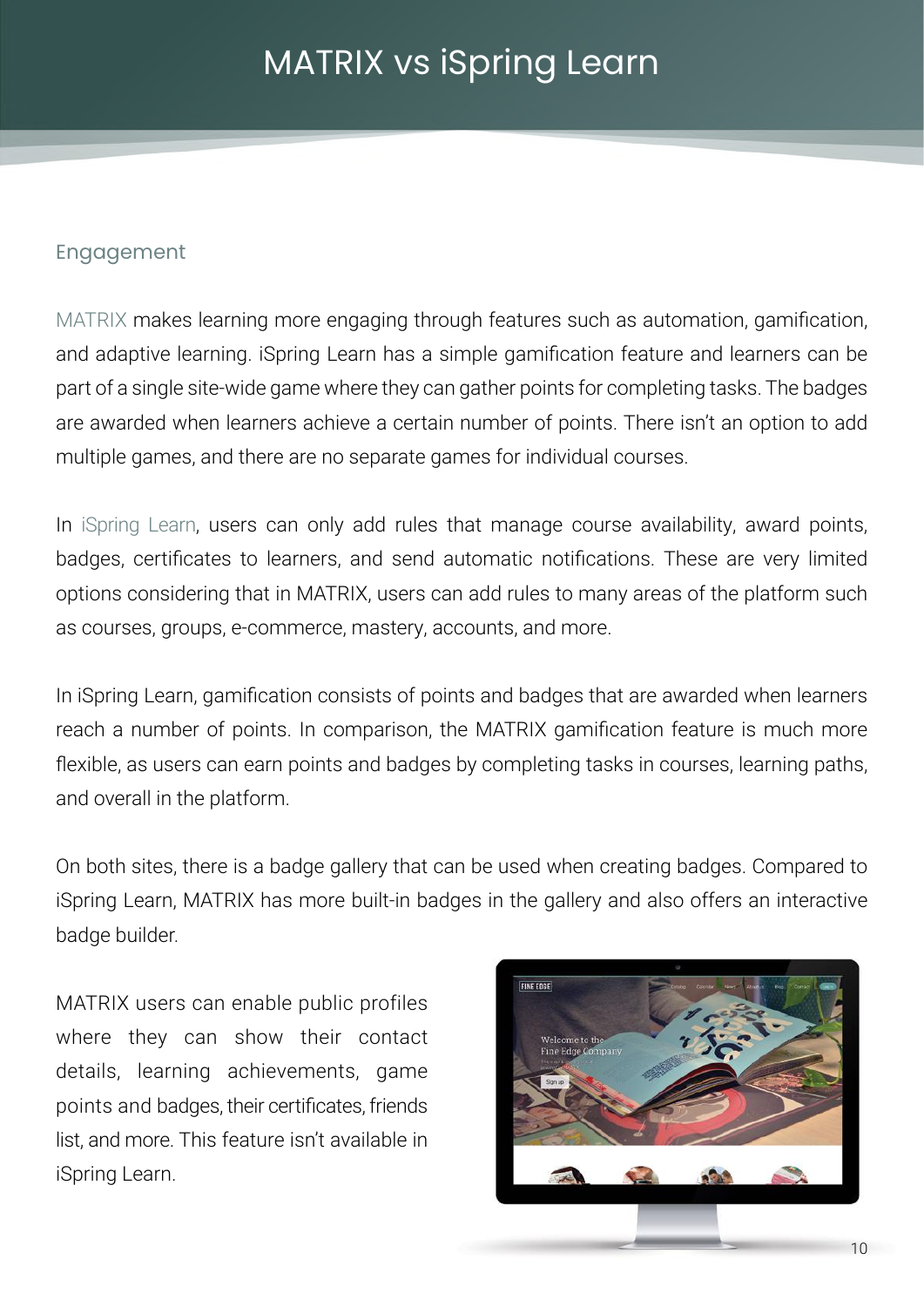#### Personalization

The MATRIX automation feature makes training and learning more flexible by allowing users to trigger actions in courses, modules, sections, scores, assessments, learning paths, goals, groups, game levels, accounts, mastery, and e-commerce.

iSpring Learn supports a basic form of automation. You can add rules that moderate course availability, rules that award points in the game, and badges when learners achieve a certain number of points.

For example in MATRIX, when a learner completes a course or a learning path, you can choose a rule to add them to a group by going to Course configuration. In iSpring Learn, you can only add rules for certain processes such as passing tests, completing theoretical documents, and completing courses.

In MATRIX, you can use the adaptive learning feature, which is based on automation, to dynamically personalize what content and assessments learners see in courses depending on their performance. iSpring Learn doesn't have an adaptive learning feature.

#### Selling courses

MATRIX offers integrated e-commerce functionality and allows users to sell courses, learning paths, bundles, subscriptions, and digital media. MATRIX also provides a wide range of options for marketing learning content, such as course reviews, Mailchimp integration, and SEO features.

iSpring Learn doesn't have an e-commerce feature, a public course catalog, or the option to sell courses.

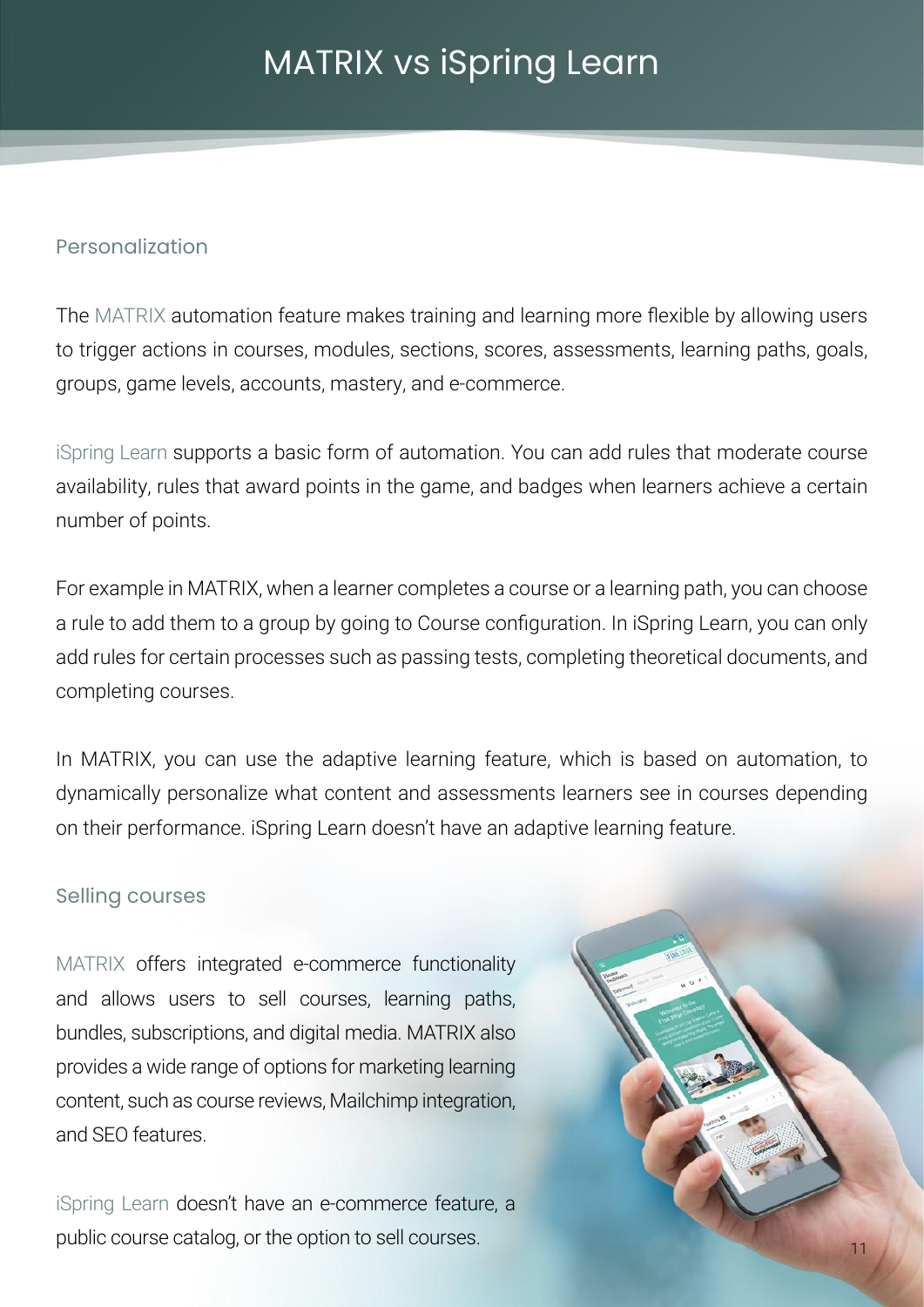Here are the features included in MATRIX that are not supported by iSpring Learn:

#### User interface

- Graphical resources catalog
- Scores tab
- Activity display

#### Content

- Debate, team, Dropbox, LTI, discussion, attendance, Google Assignments, and offline assignment types
- Adaptive learning

#### Collaboration

- Social networking
- Course forum
- Course blog

#### E-commerce and marketing tools

- Selling courses
- Selling digital media
- Selling subscription plans
- Selling course bundles
- SEO features
- Course reviews
- Purchase orders
- Automatic translation of messages and forum posts
- Custom logo
- Drip content
- Question banks
- Peer-reviewed assignments Graphical badges gallery
- Archiving courses
- Badge builder

• Customizable Dashboard widgets

- Tagging resources, users, and groups
- 
- Automation

- Built-in messaging with bidirectional email integration
- Wikis
- Public blog
- Content sync

12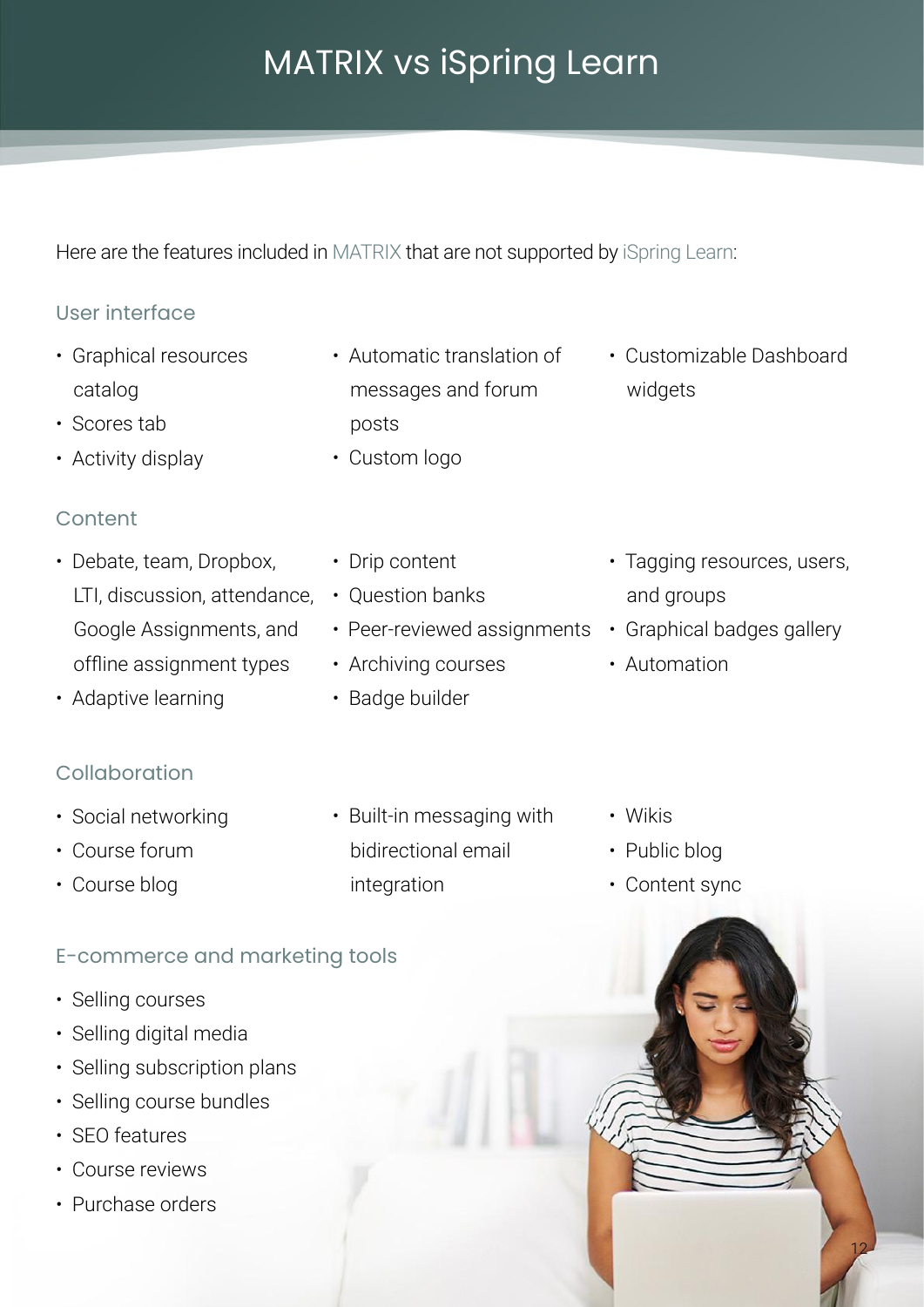#### Integrations

- Integration with your own email server
- CCF and QTI standards
- Panopto
- CometChat
- Google Workspace SSO

#### Web conferencing tools

- GoToMeeting
- Webex

#### Payment gateways

- PayPal Payments Pro
- PayUbiz

#### **Other**

- Trash can for restoring deleted items
- Archiving learners
- Resell under your own brand
- Branded mobile apps
- Use your own URL
- Waitlists
- OneDrive
	- Office 365
	- Equella
	- Google Drive
	- MathJax
	- Salesforce
	- Kaltura
	- MS Teams
- PayU Latam
	- PagSeguro
- H5P
- MS Immersive Reader
- MS OneNote
- Udemy

• Google Meet

13

• Flywire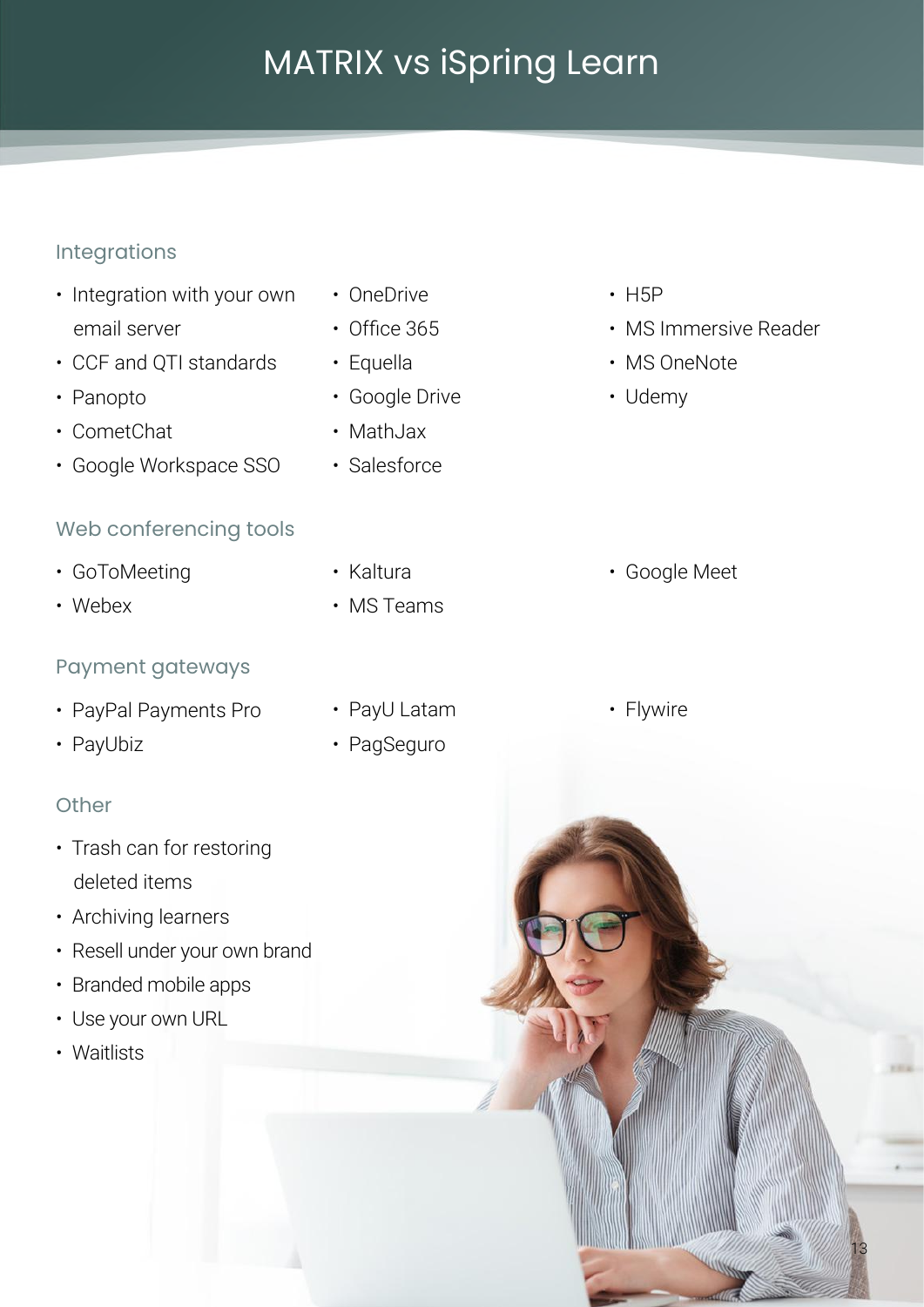## <span id="page-13-0"></span>**Cost**

MATRIX LMS plans range from \$549/month for 100 active learners (monthly billing), to \$4,699/month for 3,500 active learners (monthly billing). There is a discount for yearly billing. There are no setup fees, cancellation fees, storage fees, bandwidth fees, support fees, or other hidden costs. MATRIX offers advanced features, such as full e-commerce functionality in each of the pricing plans.

iSpring Learn pricing ranges from \$366/month for 100 active users to \$1410/ month for 500 users, yearly billing. They offer a custom plan as well. In comparison to iSpring Learn, MATRIX only costs \$999/month for 500 users, yearly billing.